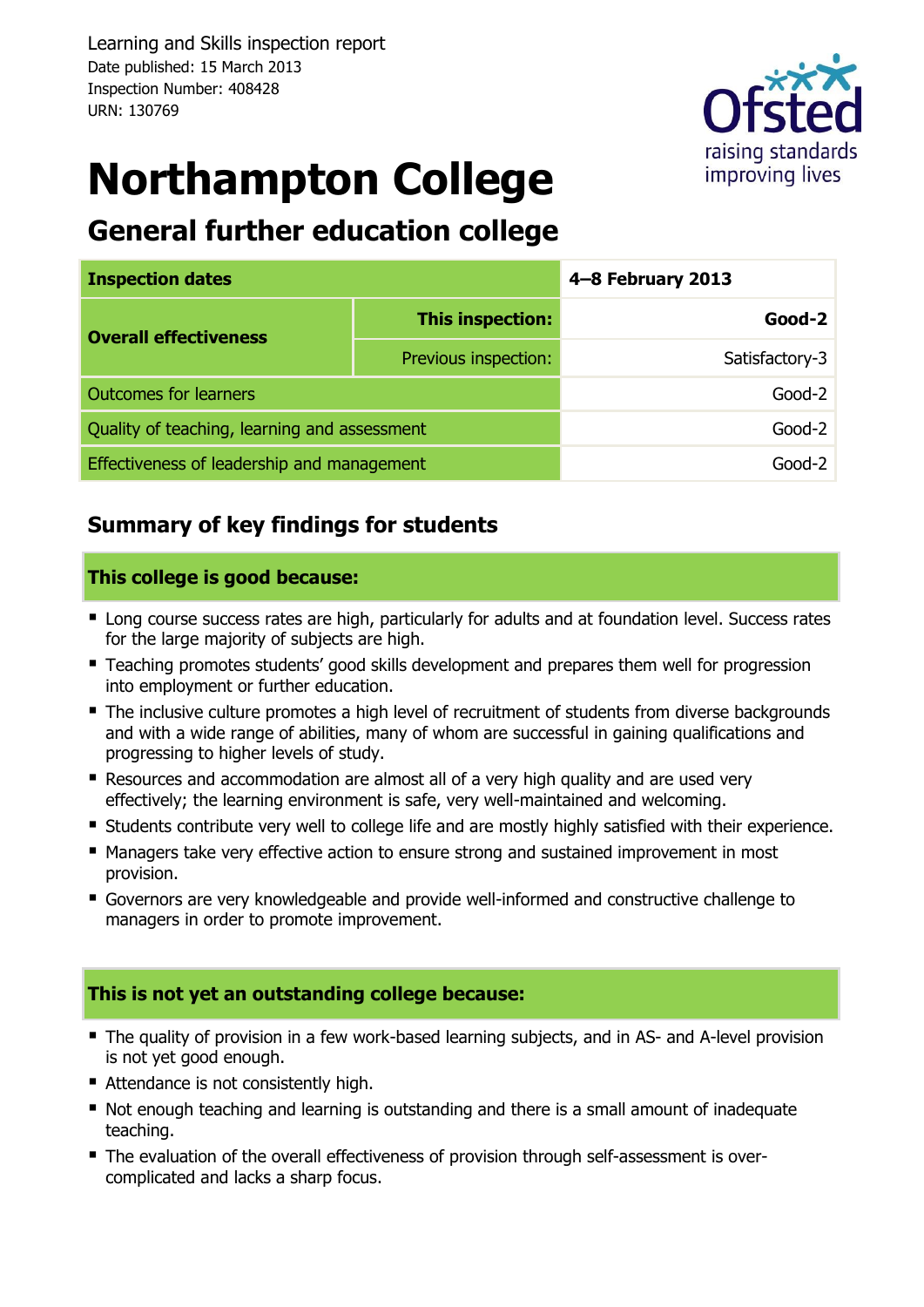### **Full report**

### **What does the college need to do to improve further?**

- **Improve attendance and punctuality by ensuring that all teachers monitor attendance rigorously,** challenge lateness robustly and follow up on absence. Ensure that reasons for absence are explored fully so that barriers to students' full attendance are overcome.
- **Improve the effectiveness of provision in business studies. Ensure that teachers plan effectively** for the full range of students' abilities and use a wide range of activities that develop students' knowledge and understanding. Reduce the use of workshop-style lessons where students work independently on assignments with little or no new learning taking place.
- **Develop effective strategies to improve teaching, particularly in AS- and A-level subjects, so that** more lessons are outstanding. Increase teachers' use of initial assessment in planning learning. Ensure that work provides sufficient stretch and challenge for more able students. Share more fully the good practice that exists and ensure all teachers participate in peer and developmental observation processes.
- Develop the promotion of equality and diversity in lessons by providing appropriate staff training, including suitable opportunities for promotion in schemes of work and lesson plans, and monitoring promotion rigorously through checking documentation and lesson observations.
- **Increase opportunities for students' English and mathematical skills to be developed through** their subject lessons, for example by ensuring that teachers take responsibility for improving students' vocabulary and use suitable opportunities to consolidate and enhance students' mathematical skills.
- Improve target setting in classroom-based and work-based provision so that individual targets for students are specific to individuals, are clear and focused on precisely what needs to be done with short timescales applied. Ensure that these targets are followed up in a timely manner.
- Simplify self-assessment procedures and documentation and sharpen the focus of analysis and evaluation including ensuring that the identification of areas for development is precise leading to clearly defined actions to drive further improvements.

### **Inspection judgements**

| <b>Outcomes for learners</b> | Good |
|------------------------------|------|
|------------------------------|------|

- Students' achievement has improved markedly since the last inspection. Adults' success rates are high, as are success rates for younger students except for GCE A- and AS- level qualifications, where their success rates are below average. Students' achievement at foundation level for both age groups is particularly high.
- **This improved achievement is because the number of students who complete their courses has** risen steadily for younger students and strongly for adults. In addition, pass rates for both age groups have increased and are above average for adults. Younger students' success rates at intermediate and advanced level are just below average.
- Almost all groups of students achieve equally well except for a widening gap in achievement between students of a White and Black Caribbean heritage and their peers. Managers have identified this gap and improvement actions are in place. Students with learning difficulties and/or disabilities achieve at a higher rate than their peers.
- **Students' long course success rates are above average in the large majority of subjects. Rates** are consistently high in a number including health and social care, hairdressing and beauty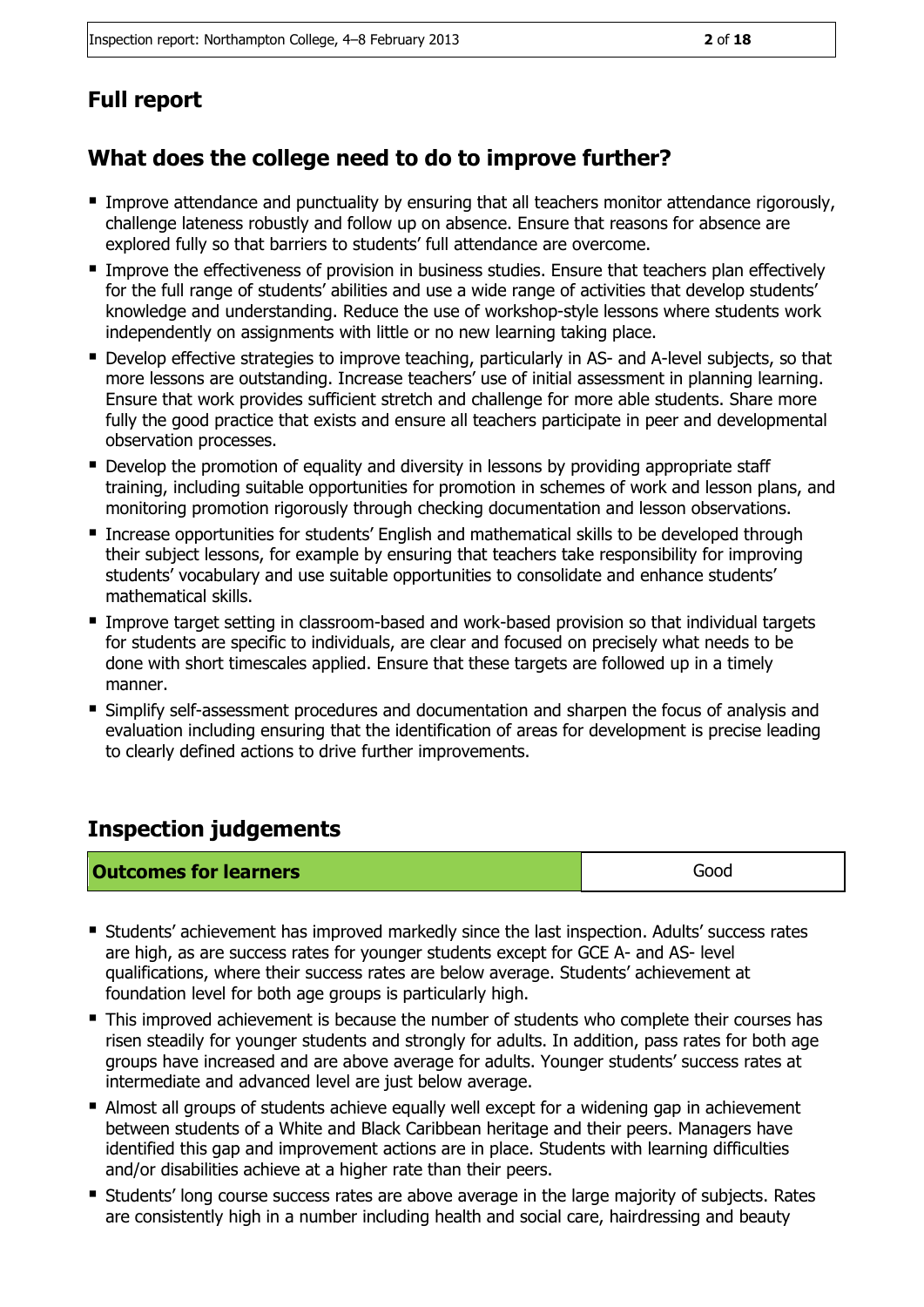therapy, travel and tourism, and performing arts and media. However, success rates are well below average in business and in A- and AS-level subjects including science, humanities and social sciences.

- **Students produce high standards of practical work in most vocational areas. For example, they** demonstrate high levels of creativity in arts subjects, acquire good culinary skills in the college kitchens, and develop their performance skills in dance and music very well. Students' attitudes to work are mostly good and they are often inspired by their teachers to develop a professional approach to their work. Occasionally, students make much less contribution to their learning, become passive or lose concentration.
- A high number of students develop their independent learning skills successfully by participating in a study skills programme based in the libraries. For many, this helps improve their employability skills, their confidence including in working independently, and their presentation skills.
- **Students' rate of attendance is increasing but requires further improvement, particularly** attendance at some functional skills classes. The rate of attendance varies by level and is highest at advanced level but lower at foundation level. Students' punctuality is mostly acceptable although a minority have a casual approach to timekeeping at the start of the day.
- Students' starting points are often low. At foundation and intermediate level, students make good progress and respond well to the challenges presented to them. Advanced students' progress compared to their prior attainment is less strong; they rarely exceed expectations except in a few subjects. In A- and AS- levels, students underperform in business, sciences and humanities.
- A high proportion of students move on to higher levels of study; progression from foundation to intermediate level is particularly high. A low proportion move from AS- to A-level; however, ASlevel students often transfer successfully to a vocational route. The proportion of students moving into employment has increased well.
- Apprentices' achievement is below average. Although increasing overall, framework success rates are low in several subject areas and female apprentices underperform compared to males. Apprentices with learning difficulties and/or disabilities succeed less well than their peers; however, current apprentices in both these groups are making much better progress.
- A high number of students take GCSE qualifications in mathematics and English. For many tackling this qualification is challenging. Their success rates at grades A\* to C are broadly average. A high number of students take functional skills qualifications at foundation level. While the success rate is increasing, their success rates on these qualifications are below average.

| The quality of teaching, learning and assessment | Good |
|--------------------------------------------------|------|
|--------------------------------------------------|------|

- **Teaching is consistently good in the large majority of subjects and students learn well as a result** as shown in their mostly high success and progression rates. Teachers' expectations are high and they are particularly good at helping students from a wide ability range at foundation and intermediate level to make a strong start in preparing for their chosen careers.
- Teachers' subject expertise, such as in hairdressing, dancing and musical theatre, supported by high quality resources is used very well. Students often comment highly positively on how this motivates and inspires them; they demonstrate the impact, for example, in producing high quality theatrical performances. Teachers direct students to the virtual learning environment frequently to augment their study and help them learn to work independently, which works well to support formal lessons.
- **Teaching in a very few subjects and across AS- and A-levels varies too much in effectiveness** and a very small minority is inadequate. This less effective teaching is often because teachers over-direct lessons, talk too much, use uninteresting approaches and allow students to become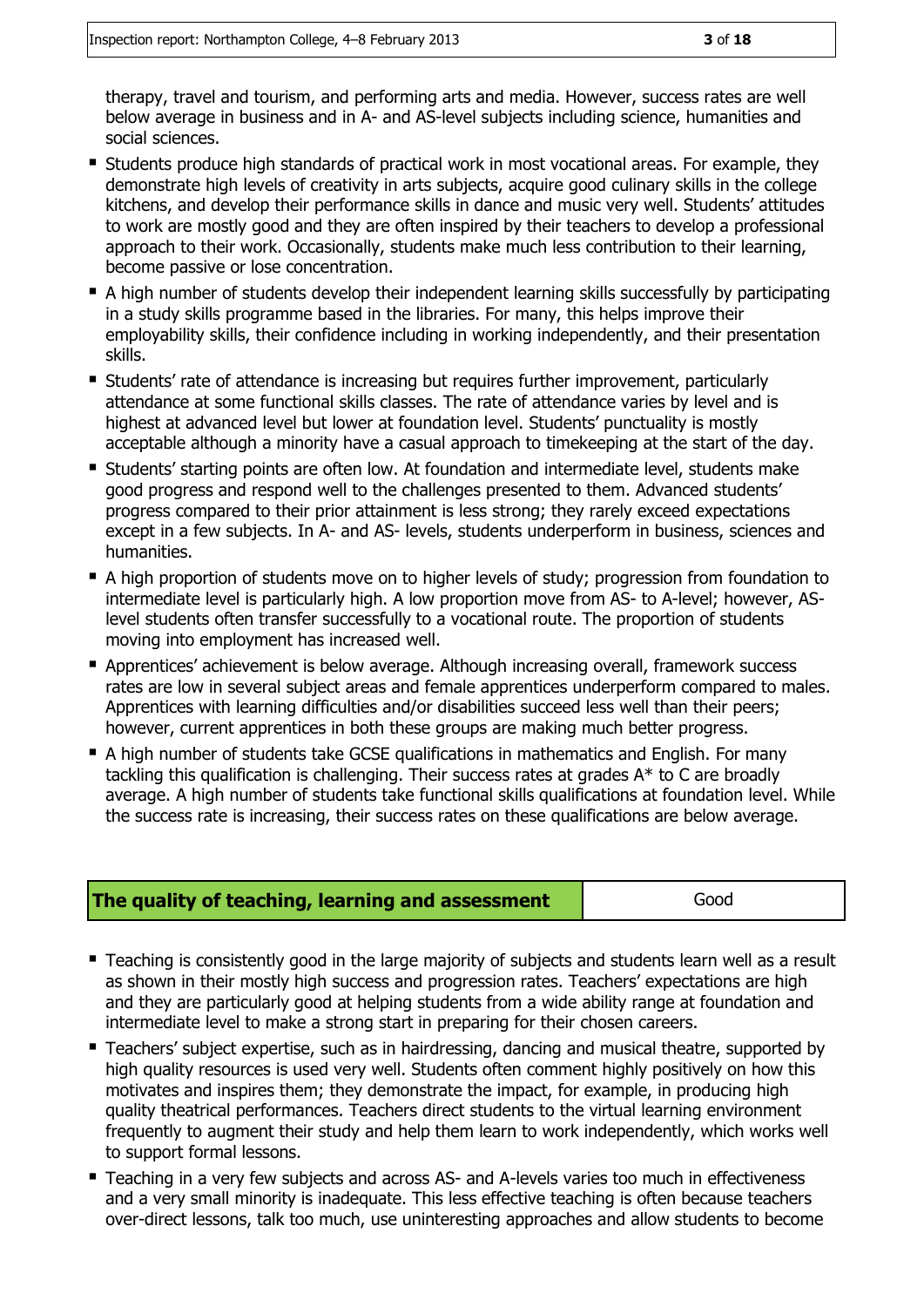passive. Teachers' strategies, such as in using questions, are underdeveloped to ensure that students are involved in learning and not enough attention is paid to consolidating students' understanding.

- Although much teaching is good and a few lessons are outstanding, at advanced level in particular, students sometimes coast rather than make good progress. Teachers often set relatively challenging tasks across a whole group but less frequently make specifically high demands of individuals based on their knowledge of students' abilities. As a result, more able students do not always maximise their potential.
- **Staff provide good support for students, in particular those with barriers to learning or those** who lack confidence in their personal and social skills. An experienced support team provides valuable extra support and prompt intervention with health or welfare needs. The provision of additional learning support ensures students with identified needs learn at least as well and often better than their peers.
- **Students make very good use of the library for research and independent study. They use study** skills guidance and the wide range of learning materials productively. Library staff working closely with curriculum teams have succeeded in getting more than 600 students involved in the 'Six Book Challenge', which is having a positive impact on students' reading skills; the number of male students involved in this project has increased significantly over time.
- **Staff undertake thorough initial assessment of students' literacy and mathematics skills providing** very good information as a basis for helping them to learn. This information is used well to inform the provision of additional learning support and individual students' skills development needs. However, too often this information is not used well in planning learning, particularly in matching work demands to students' abilities.
- In a number of subjects including the arts and ESOL, teachers set clear learning objectives and comprehensive targets within lessons. However, some learning outcomes, targets and the tasks set in lessons lack challenge. In particular, written targets in students' individual learning plans are often imprecise and insufficiently sharply focused on improvement actions.
- **Teachers use practical assessment very well, including some good use of peer and self**assessment. Students find teachers' progress reports and their feedback very helpful. In most subjects, marked work is returned promptly and feedback identifies how students can improve. Most teachers consistently correct students' spelling, grammar and punctuation.
- In work-based learning, apprentices receive good quality training, particularly in engineering. Information, advice and guidance have improved notably. Assessments are fair, accurate and supported by assessors' good verbal feedback. However, the linked progress reviews are often cursory and short term targets to promote skill development are insufficiently detailed.
- Teachers contextualise and reinforce English and mathematical skills well in the majority of subjects. For example, hairdressing students develop good subject-based essay writing and presentation skills. However, these strengths are not widespread across provision and teachers do not make enough use of opportunities, for example, to ensure students are confident in using technical language.
- Managers have undertaken a much-needed review of advice and guidance for AS- and A-level courses carefully and ensured that students are capable and aware of the demands of these courses. Staff provide very good guidance to support students' progression in almost all provision, although the guidance about progression for AS-level students has been unrealistic until the current year.
- **Teachers promote equality and diversity themes well in a few subjects, such as in health and** social care and in the workplace for apprentices. However, teachers' promotion in other subjects is insufficient.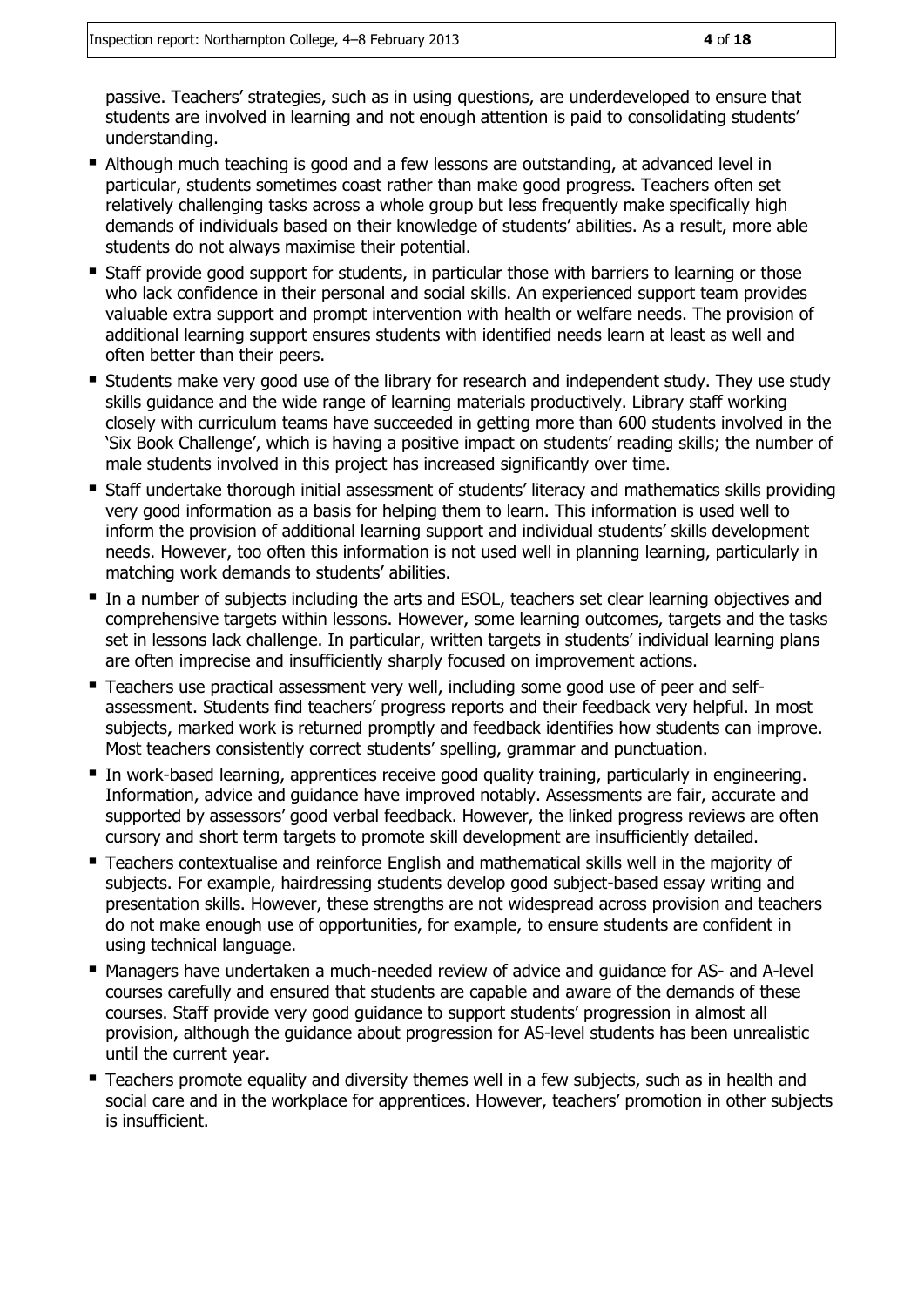#### **Learning programmes for 16-18 Learning programmes for 19+**

Requires improvement

- Teaching and assessment have improved in both science and mathematics but are not yet consistently good. Staff have made considerable changes to improve weaknesses in aspects of support and guidance and are monitoring students' progress closely, but some of these changes are recent and not yet well-established. The previous weaknesses are evident in the low success rates, particularly on science courses and the extent to which students have underachieved in recent years.
- Teachers' subject knowledge is good and they have benefitted well from training and support from highly experienced teachers. The majority of lessons are good and include regular and good practical lessons for science students in well-equipped laboratories. Teachers of mathematics use models and teaching aids very well to teach important concepts that underpin students' understanding.
- Teachers use their knowledge of individual students' ability well to plan a stimulating range of activities. In the most effective lessons, teachers use more demanding exercises well to stretch more able students. However, in the fewer less effective lessons, teachers talk too much and allow students to be passive in their learning. Teachers do not pay enough attention to ensuring that scientific and mathematical drawing and presentation skills are well developed.
- Teachers use questions well to assess students' understanding. Assessment is undertaken regularly and initial assessment is thorough. Teachers make helpful and supportive comments on marked work and ensure that improvement points are clearly stated and followed up.
- Teachers provide extra help through subject-based workshops. Attendance at these is mandatory for students who are underperforming. Teachers, technicians, library and support staff work closely to support students, which they appreciate greatly. Students' attendance and punctuality is good and lessons start promptly, often with an interesting and engaging activity such as a quiz or puzzle.
- Staff monitor students' progress carefully and record this appropriately through individual learning plans. However, within these plans, teachers set ineffective, generic, long-term targets which do not always relate sufficiently to an individual student's ability and do not make good use of initial assessment information. Teachers do not always review targets in a timely way.
- Although most teachers correct spelling, grammar and punctuation on students' work, too little is done to develop their English and mathematical skills further. For example, in an AS-level physics lesson, a few students struggled with trigonometry skills and did not receive the extra support to aid their understanding and skill development.
- **Staff have implemented successfully a number of changes to entry requirements and guidance** for courses to ensure that students are fully capable of succeeding on the courses they are enrolled on. For example, physics students are also required to study mathematics. A recently introduced vocational science course successfully provides an appropriate alternative to AS- and A-level provision.
- Staff support students' progression to higher education well, particularly with their UCAS applications. A high proportion of successful A-level students progress to university. However, students have no opportunities to gain work experience and the links made between provision and industry practice are not yet established.
- Students and staff make good use of the virtual learning environment as a source of worksheets, hand-outs and examination papers for practice. However, its use within learning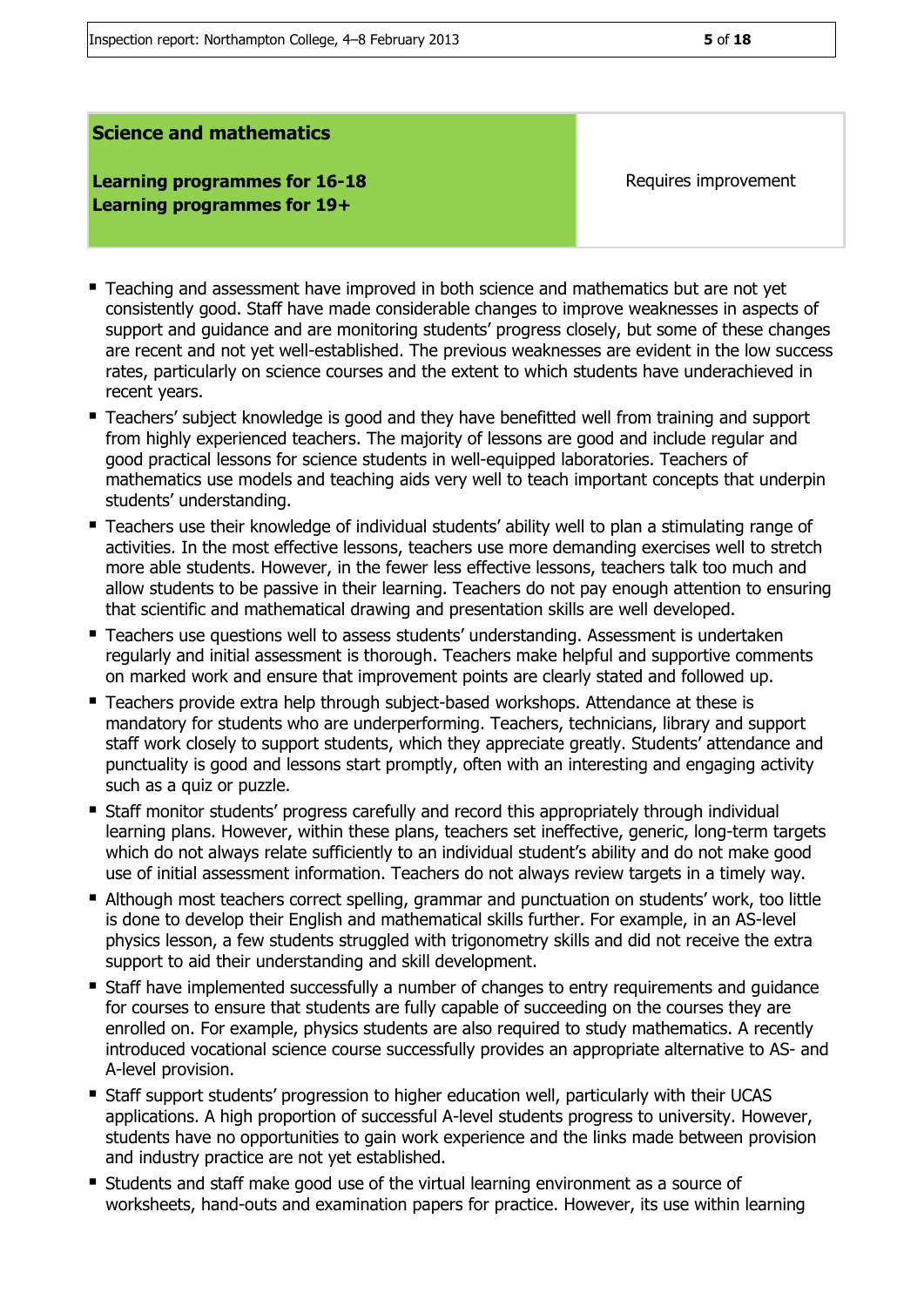activities is underdeveloped and teachers rarely make reference to it in lessons. Too little is done beyond establishing a basic understanding and awareness of the calendar of cultural events to promote equality and diversity in lessons.

| <b>Engineering, transportation operations and</b><br>maintenance |      |
|------------------------------------------------------------------|------|
| <b>Apprenticeships</b><br><b>Other work based learning</b>       | Good |

- The quality of training and assessment on both apprenticeships and other work-place courses has improved markedly and is good. This good provision is not yet reflected in apprentices' success rates which are average, but is more evident in the above average success rates for other work-based students. In particular, improved assessment and monitoring of electrical installation apprentices' work is contributing to their increased staying-on rates and levels of motivation.
- Off-the-job teaching and learning challenges apprentices to develop and extend their knowledge, skills and understanding well. The standard of apprentices' work is very high, for example, in designing and building a remote controlled sensor to change suspension settings automatically on a car. Because they mostly learn well, employers give apprentices high levels of responsibility, for example in undertaking full vehicle services and installing commercial three phase wiring circuits.
- **Teachers plan learning well, including making good use of the high quality resources, to meet** individual apprentices' needs. Staff encourage apprentices to develop their independent learning skills both on- and off-the-job including through very good use of materials available on the virtual learning environment. However, in mechanical engineering practical workshop sessions a few apprentices wait too long to receive guidance from teachers.
- Assessment is fair and supported by comprehensive and flexible assessment plans for apprentices. Apprentices often initiate opportunities for assessment, which helps them take ownership of their learning and progress. Assessors' verbal feedback is helpful; however, written feedback on assessments is limited to compliance comments and often does not include improvement points.
- **Staff ensure that apprentices and employers have a good understanding of their progress.** However, in some work-place reviews staff pay insufficient attention to detailing improvement points. Where targets are used to promote progress, these are too focused on completing tasks rather than specifying the skill development needed.
- Staff provide good support for apprentices. In particular, staff found work placements for the high proportion of apprentices made redundant in 2011/12. Students studying college-based electrical installation courses are well supported to progress into apprenticeships and make rapid progress through their studies. The health, safety and welfare of all work-based students are well monitored in the workplace.
- Apprentices with learning difficulties and/or disabilities receive adequate support; however, the staying-on rate of these apprentices is lower than their peers. Apprentices mostly make good progress in developing their functional skills both on- and off-the-job. Learning of mathematical skills is often reinforced well, for example, by undertaking numerical tasks such as calculating resistance in circuits for electrical apprentices.
- **Staff have improved initial advice and quidance significantly and this is now good. As a result,** the retention rate of apprentices has increased markedly. However, advice about progression for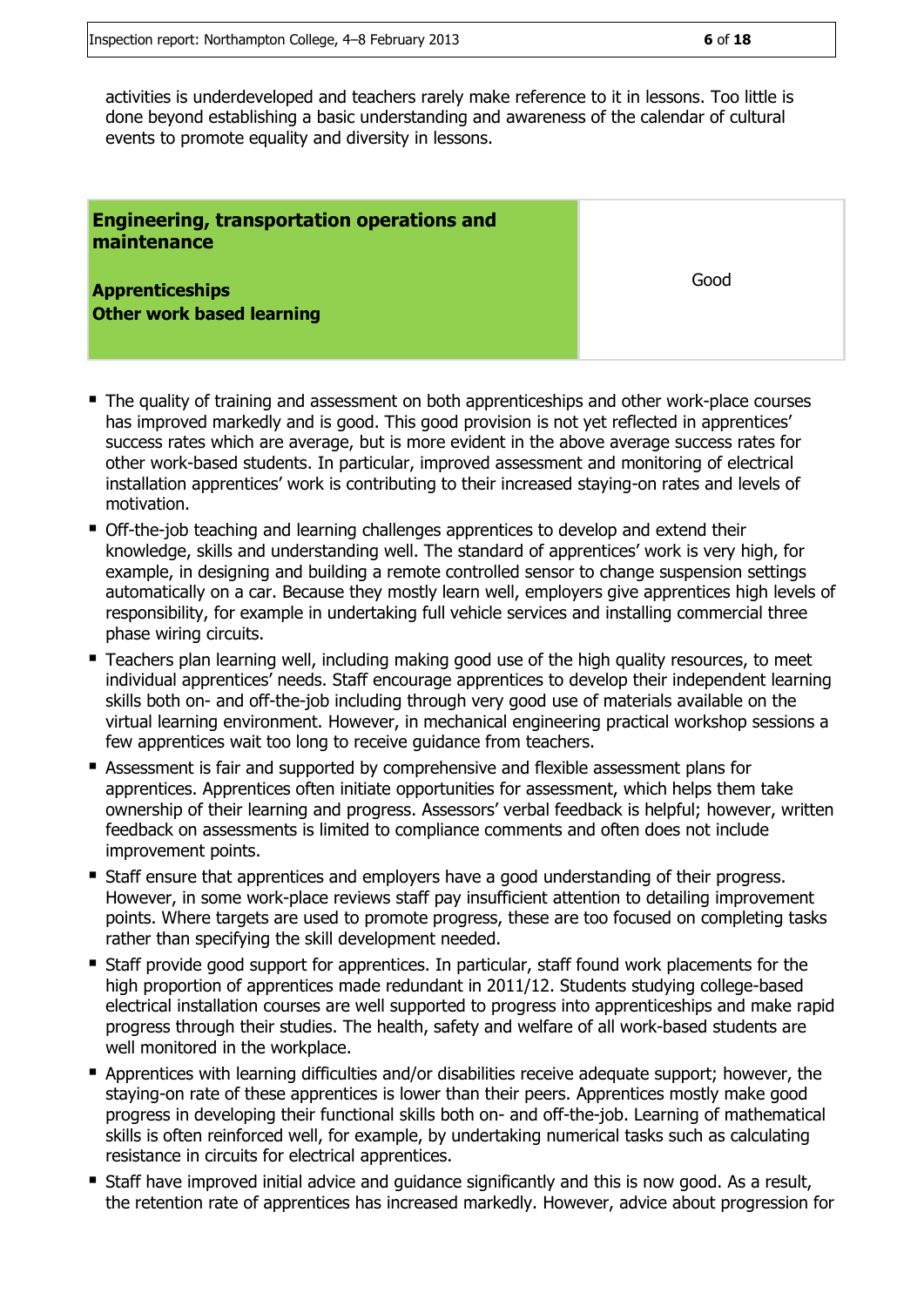apprentices moving to advanced apprenticeships in engineering does not always ensure that all apprentices are adequately prepared.

**Teachers promote equality and diversity very well. For example, apprentices have well-informed** discussions about how to encourage applications for courses from female students based on their workplace experiences. Teachers' schemes of work show relevant development of equality and diversity themes, for example in consideration of access issues in electrical installation building regulations, and often develop such themes well.

| <b>Information and communication technology</b>                     |      |
|---------------------------------------------------------------------|------|
| <b>Learning programmes for 16-18</b><br>Learning programmes for 19+ | Good |

- Good teaching and learning and well-planned and thorough assessment correlate closely with the students' good outcomes. Students enjoy learning in a safe environment. Teachers and support staff provide good guidance and motivate students well to succeed.
- **Teachers plan their lessons very effectively, and deliver them at the appropriate pace to match** different groups' needs and students' ability levels. Teachers use a variety of interesting activities based on a wide range of software, such 'Photoshop', which engage students well.
- **Teachers encourage students to participate actively in most lessons, students respond willingly** to often demanding questions and show confidence in asking for help when needed. For example, during a video about wireless technologies, the teacher stopped play frequently to pose challenging questions to ensure students' full concentration.
- Students develop good independent learning skills and are often creative, for example in computer animation design. However, teachers miss opportunities to use information and communication technology systems imaginatively to promote learning strongly. For example, technology is rarely used by students or staff to share work to support peer review activities.
- Students' attendance and punctuality are mostly good. However, the attendance of advanced level students on the second year of their courses tends to be lower than for other courses and requires improvement.
- Teachers plan assessments well and ensure that students have appropriate evidence to meet the assessment requirements. Students are clear about what they are required to do and by when. They are challenged to aim for higher grades, which they need and mostly achieve, to secure progression onto the next level of study.
- Students, directed by teachers, make good use of the well-populated virtual learning environment to gain information about all aspects of their courses, including their course targets, progress records and other related information. Students are fully aware of targets and these are monitored regularly in tutorials. Staff support the large proportion of students who have learning difficulties and/or disabilities to achieve very well.
- All students receive accurate and thorough initial assessment in English and mathematics. This information is used well to support their skill development and support their work towards accreditation in either GCSE or functional skills as appropriate. Subject staff deliver foundation level functional skills and contextualise these well to students' subject interests to help engage them and promote achievement.
- Students receive accurate and helpful course information through open days and the prospectus. Staff use interviews for all applicants and taster days well to make sure students know the demands of courses and are suitable applicants. The range of pathways within the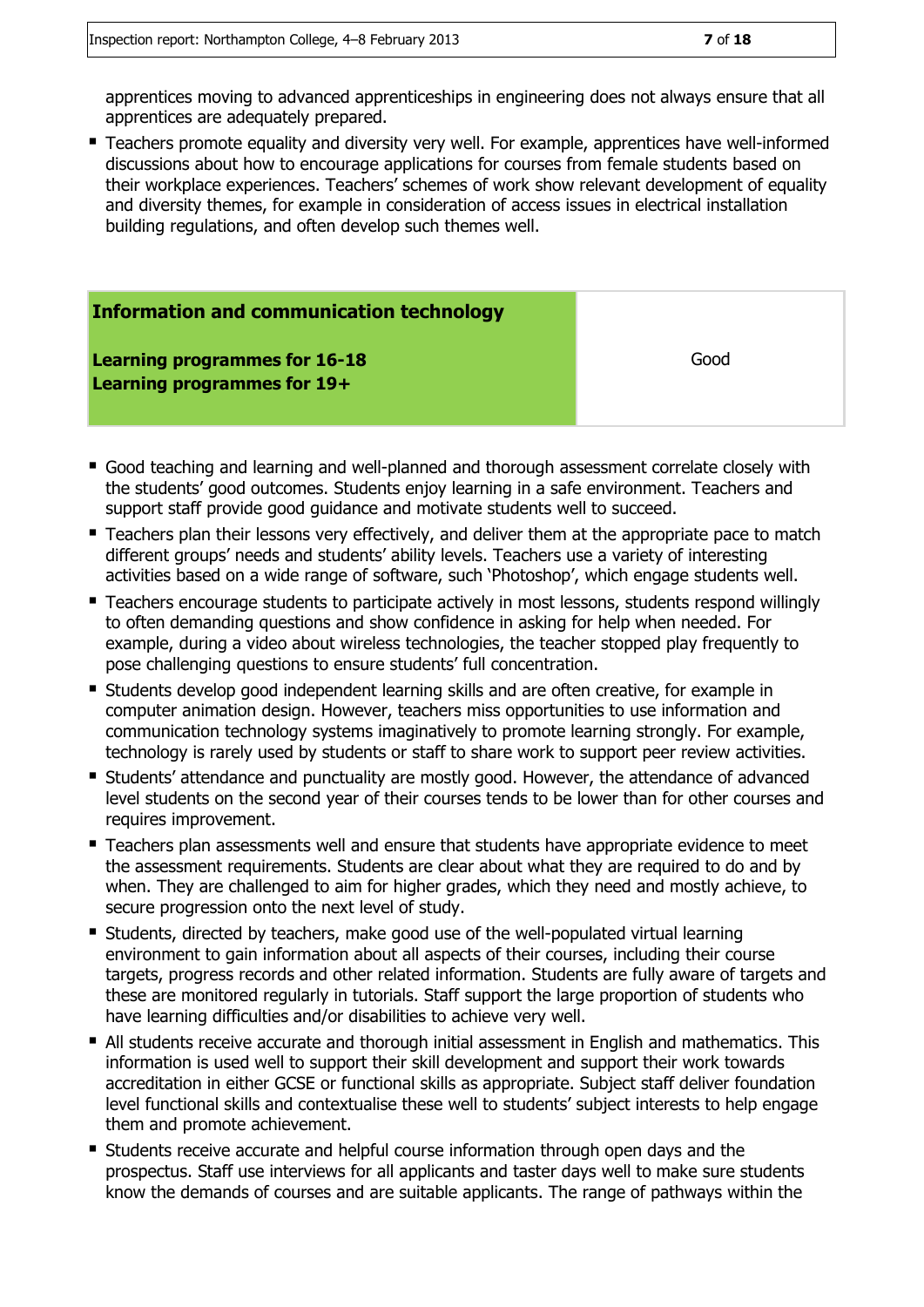information and communication technology curriculum is comprehensive and students value the choice of courses to fit their needs and interests.

- **Staff promote equality and diversity well, making good use of the gender balance and wide mix** of backgrounds within student groups. In particular, teachers take care to ensure that the smaller number of female students does not encounter any barriers to their learning. Students work respectfully and well together.
- **Teachers place too little emphasis on linking learning to employment. Links with employers are** few and students get limited opportunities to go on relevant visits, take part in work experience or to hear from industry experts. However, actions are in place to redress this issue and staff are currently developing new links with local technology businesses and informing students regularly about job opportunities.

### **Hospitality and catering Learning programmes for 16-18 Learning programmes for 19+** Good

- Good teaching, learning and assessment contribute well to students' high success rates in hospitality and catering qualifications. Students develop good practical skills such as in food presentation, and good social skills including in verbal communication. They consistently demonstrate safe working practices and have high standards of personal presentation.
- Students' progression to higher level qualifications is good, particularly from foundation level. Teachers motivate and inspire students who work hard to complete tasks set. Students' behaviour, attendance and punctuality are all very good.
- Teachers are well qualified and use their extensive industry experience very effectively to extend students' skills and professionalism. Teachers expect high standards and often set challenging and complex tasks to help familiarise students with the demands of professional kitchens, for example, students butcher complex and challenging cuts of meat in larder sessions. Students work very effectively with their peers and teachers to achieve these tasks.
- Most teaching is good and a small minority of lessons are outstanding. Teachers' good planning ensures students' enjoyment and makes very good use of the high quality resources, particularly the range of practical kitchens and food service outlets. Teachers frequently and rigorously check that learning is taking place and encourage good learning from peers by using mixed groups across levels of study.
- A few lessons are less effective, particularly when teachers do not challenge more able students sufficiently. Occasionally in lessons, students complete set work and are not given sufficient additional learning activities. Sometimes, a few students are not sufficiently involved in whole group discussions.
- Teachers and students make good use of the virtual learning environment. It provides a comprehensive range of resources and is well used by students outside of timetabled lessons. Students value the opportunity to revise lesson content or catch up on missed work.
- Assessment is rigorous and accurate. Students are clear about assessment requirements and deadlines. Students organise on-line or paper-based portfolios well and include a good range of high quality evidence. Teachers' feedback is thorough and mostly identifies clearly what students need to do to improve. However, learning plans and associated targets for a few students are too general and targets often refer merely to the completion of coursework.
- Teachers' approach to helping students to develop their English, mathematical and functional skills requires improvement. Most teachers correct students' spelling and grammatical errors but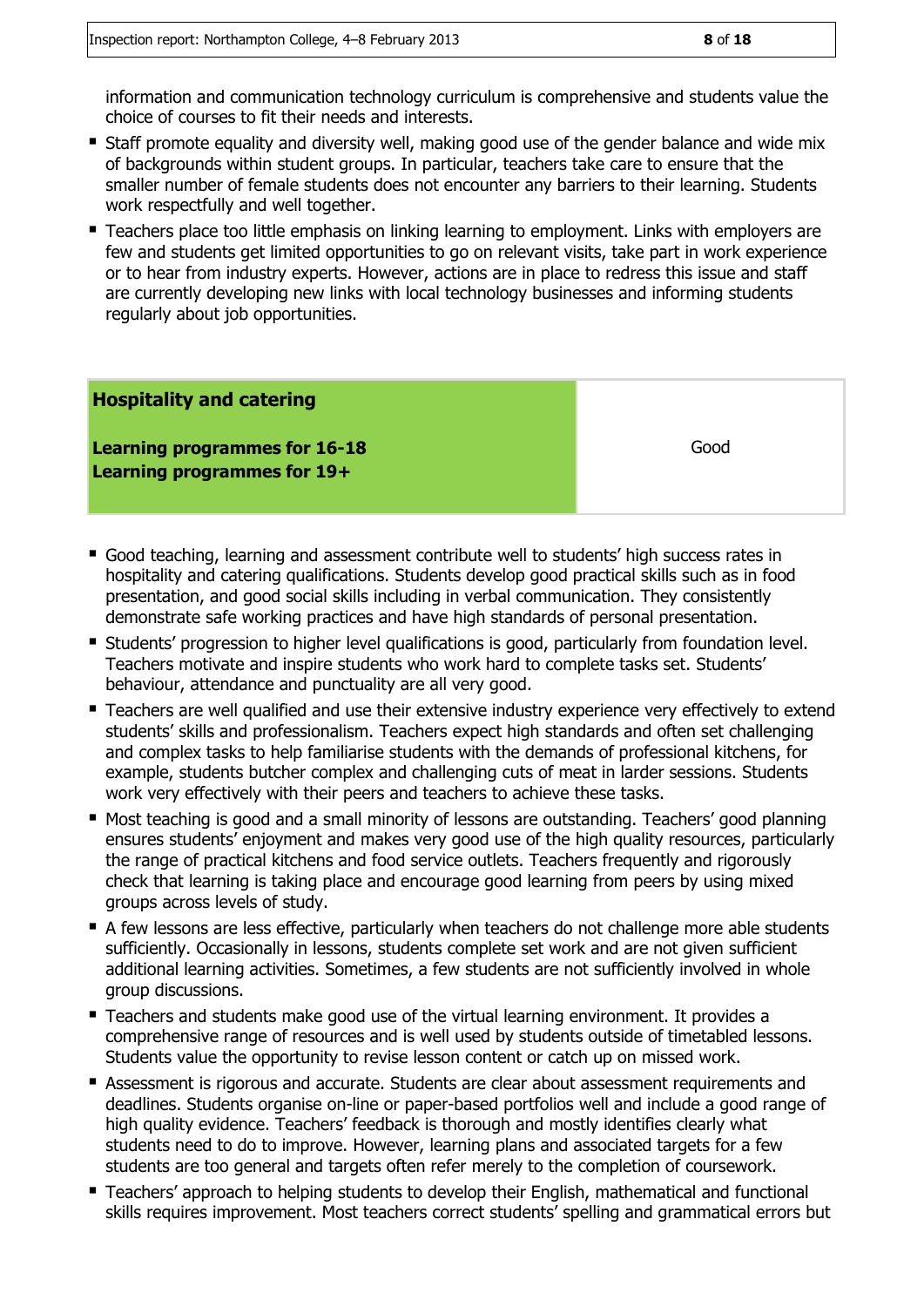do not do enough to develop written English and mathematical skills in a vocational context. As a result, students sometimes struggle with these skills, for example, when calculating the quantities of ingredients needed accurately when adapting a standard recipe.

- **Students receive good information, advice and guidance in course selection. Staff offer very** effective support, following accurate initial assessment, for students with learning difficulties and/or disabilities. However, sometimes teachers do not always direct learning support assistants to full effect in lessons.
- Teachers promote equality and diversity well. Staff and students respect and are sensitive to each other's differences. Tutorials help students to celebrate diversity within the department and across the college. However, teachers do not always exploit opportunities to consider equality and diversity themes fully.

#### **Sport, travel and tourism**

**Learning programmes for 16-18 Learning programmes for 19+**

Good

- **Students enjoy lessons and learn well because of good teaching and strongly supportive** relationships with staff. The impact of this good provision is evident in students' well above average success rates on travel and tourism courses and the improvements in success rates to above average for students on sports courses in 2011/12. In particular, students' staying on rates are increasing because of further improvements to the guidance and support they receive.
- The large majority of learning activities are of a good quality. Teachers' subject knowledge is good and they use their specialisms, for example in responsible tourism, well. Teachers structure their lessons carefully, maintain a brisk pace and contextualise learning well. Teachers promote skill development linked to employability, for example, sports students develop a good understanding of cool-down techniques relevant to fitness classes in gyms.
- Teachers make sure students are thoroughly engaged in lessons. For example, in a task based on organising a sporting event, each student took responsibility for a specific role following selfevaluation of their skills and interests. Teachers use the high standard resources, for example in sport, very well to support learning.
- In the minority of less effective lessons, teachers focus too much on whole group activities which do not match well with the range of ability in most lessons. Occasionally, teachers do not prevent a few students' poor behaviour from disrupting and slowing the pace of learning for others.
- Teachers provide very good pastoral care and support for students. This supports students' development of personal and employment skills. Teachers have improved initial advice and guidance, and induction activities well so that these procedures are more effective at ensuring students are placed on the right course.
- Assessment is timely, consistent in maintaining standards and fair. Teachers provide detailed feedback to support students. Teachers use a wide range of assessment methods well which helps students to develop skills including in self- and peer assessment. Teachers use the results of assessment productively to keep students informed about progress towards meeting their learning goals.
- **Teachers use information and learning technology well and sometimes imaginatively to support** teaching and learning. Students use the resources based within the virtual learning environment widely to support their assignment work as well as to keep track of their own progress through their e-learning plans. However, targets set by teachers in these plans are not consistently specific or measurable.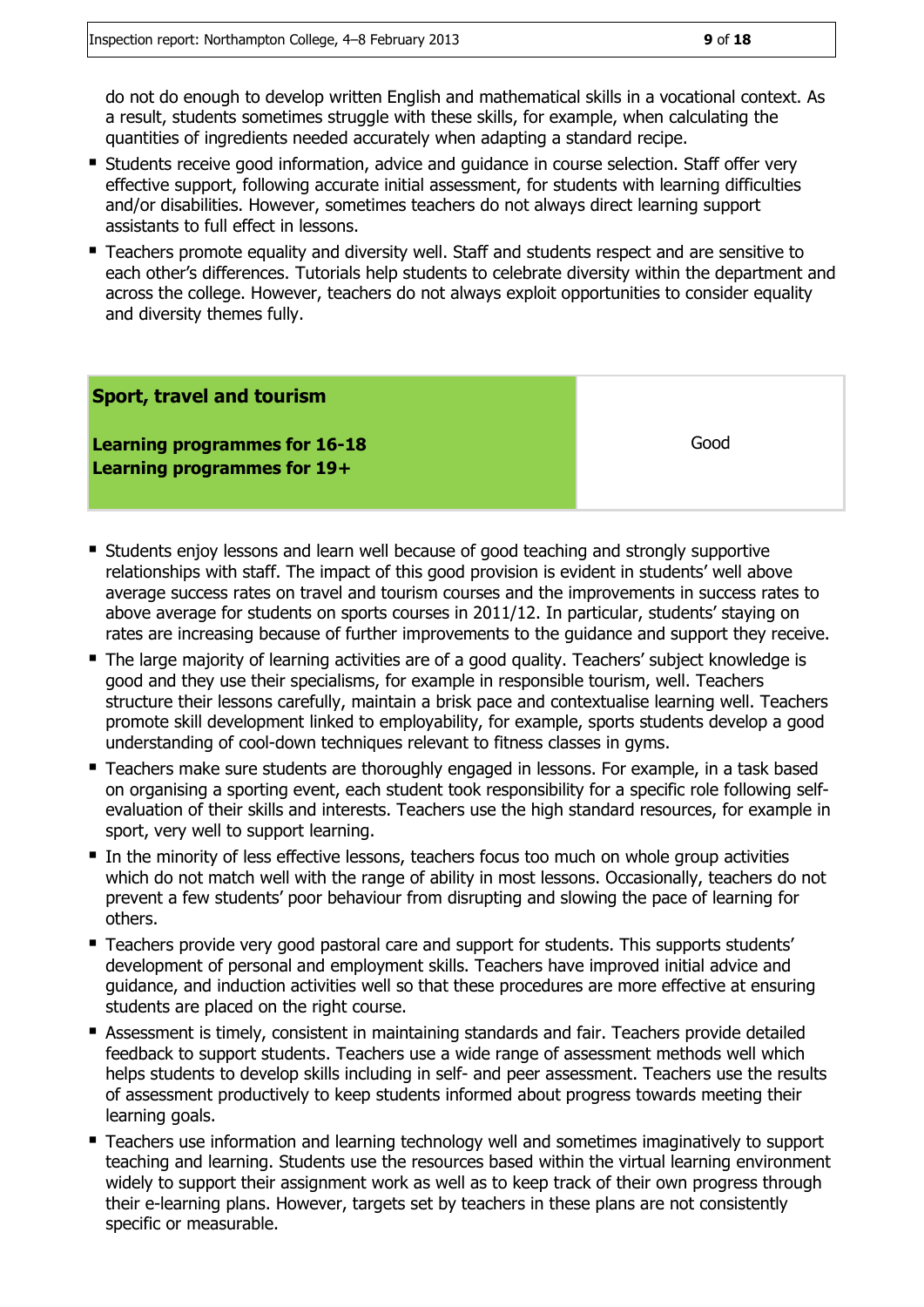- Teachers help students to develop their functional skills well. However, some lessons in the discrete delivery of English and mathematics are much less effective and students do not always make enough progress in these subjects.
- **Students'** support needs are assessed thoroughly at the start of their courses. Detailed group profiles are produced as a result; teachers use these well in planning to meet individual students' needs in lessons. When additional support is needed, it is provided well and helps students to achieve well.
- The promotion of equality and diversity varies too much. Schemes of work refer to awareness and themes but teachers miss opportunities to promote and reinforce equality and diversity in lessons too often. For example, in a practical fitness lesson, an opportunity for students to consider warm-up activities for disabled people was not developed.

#### **Business studies**

**Learning programmes for 16-18 Learning programmes for 19+**

**Inadequate** 

- Teaching, learning and assessment are not effective in ensuring students make adequate progress or achieve their full potential. This position is reflected in students' success rates which, although increasing steadily, are below average, particularly for AS- and A- level business and accounting courses. Too few students progress from intermediate level to further study or employment.
- Teachers create a supportive learning environment but they do not provide adequate challenge to ensure that students learn sufficiently well. Teachers' planning focuses too much on uninspiring whole class activities and they do not develop students' wider skills in applying their knowledge to a business work context. Students are passive and spend too much time completing coursework during lessons rather than deepening and broadening their business knowledge.
- In the few more effective lessons, teachers use a wide range of questions to engage students. They often overcome challenging behaviour and low motivation by providing stimulating and focused activities, such as small group work focused on solving business problems. Teachers are often quick to respond to individual students' needs but sometimes help them too much.
- The development of students' employability skills requires improvement. Students have limited opportunities to gain work experience; very few external speakers come to talk about their experiences of industry. However, students benefit from some wider enrichment activities such as visiting Aston Villa football club.
- **Teachers' setting of specific, short-term targets is not fully effective. In some cases targets in** written records are out-of-date or do not state clearly what students need to do to achieve them. Teachers rarely set individual targets for students to achieve in lessons. However, the verbal feedback given to students during one-to-one coaching in lessons is often effective in helping them to improve the quality of their coursework.
- The quality of written feedback on students' work is too varied. In the minority of good feedback, teachers indicate clearly what students need to do to modify coursework to achieve higher grades. However, too often, feedback comprises ticks or crosses and only notes a pass or fail. Students make good use of use the virtual learning environment to access learning materials to support their coursework.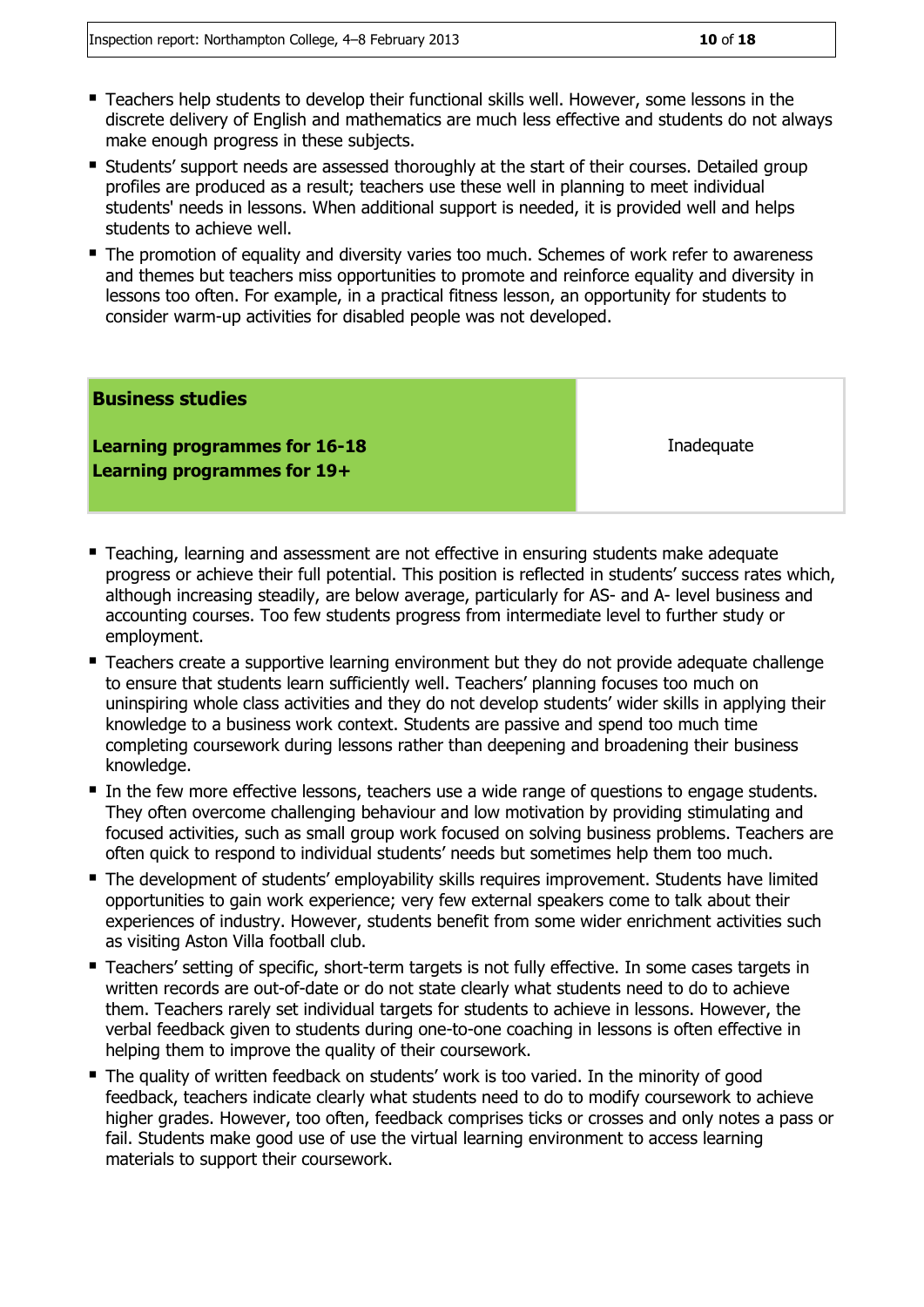- Teachers support foundation and intermediate level students well to develop their functional skills. However, advanced level students have too few opportunities to develop their English and mathematics skills.
- **Students benefit from good and timely advice and guidance prior to enrolment. Additional 4** learning support is effective in helping students to achieve. Teachers are using recentlyimplemented effective monitoring systems for AS-level students; however, these systems have not been adopted across A-level provision.
- Teachers do not take full advantage of the frequent opportunities that arise in lessons to promote equality and diversity themes with students. For example, opportunities to explore cultural and language differences arising from topics such as international business are not developed. Students from different ethnic and gender groups are not encouraged to mix during learning activities, which limits their opportunities to develop a better understanding of cultural difference.

#### **The effectiveness of leadership and management** and **Good**

- Senior managers, well supported by governors, set a clear mission, have high expectations and focus strategic priorities strongly on encouraging participation from students who are disadvantaged or from under-represented groups in education. Managers have made good progress in improving students' experiences and increasing their success, including during the major new building project on the Northampton campus. Most of the challenging performance targets set by managers have been met.
- Managers' focus on improving college-based students' achievement has resulted in a significant improvement in outcomes in the large majority of college-based courses since the last inspection. However, apprentices' success rates, as well as success rates for AS- and A-level provision, while increasing, remain below average. Current students' progress in these areas is much improved, particularly in apprenticeships and in science.
- Governors are well-qualified and experienced, and monitor the curriculum and students' performance carefully and well. Their well-informed scrutiny and constructive challenge to managers has supported the good rate of improvement and increased the rigour in quality assurance. Governors take a mature, self-critical stance in evaluating their own performance.
- Curriculum management is good in most areas as shown by the marked increases in success rates in nearly all areas. Senior managers identify underperforming courses, for example in sciences, and work constructively and successfully with curriculum managers to improve most of these. However, in one or two subjects, improvement actions have not been followed up sufficiently promptly and the quality of provision is weak.
- **E** Managers work successfully with all staff to drive improvement in the quality of teaching and assessment. Teachers benefit from regular well-resourced professional development which supports them well in improving their practice. Experienced teachers coach and mentor lessexperienced colleagues very effectively. Managers are using a clear focus on teachers' practice within performance management increasingly well to support improvement in quality.
- The lesson observation process is now more rigorous following a major manager-led review. Observers' evaluations are realistic and take proper account of learning as the measure of effective teaching. However, the subsequent focus on teachers' specific training needs is imprecise with too much focus on developing less effective teachers rather than promoting improvement in all. Short visits to classrooms with good developmental feedback to teachers have recently been instigated.
- The curriculum meets a wide range of students' needs and is based on sound collaborative work including with local schools, councils and colleges. The work-based curriculum meets local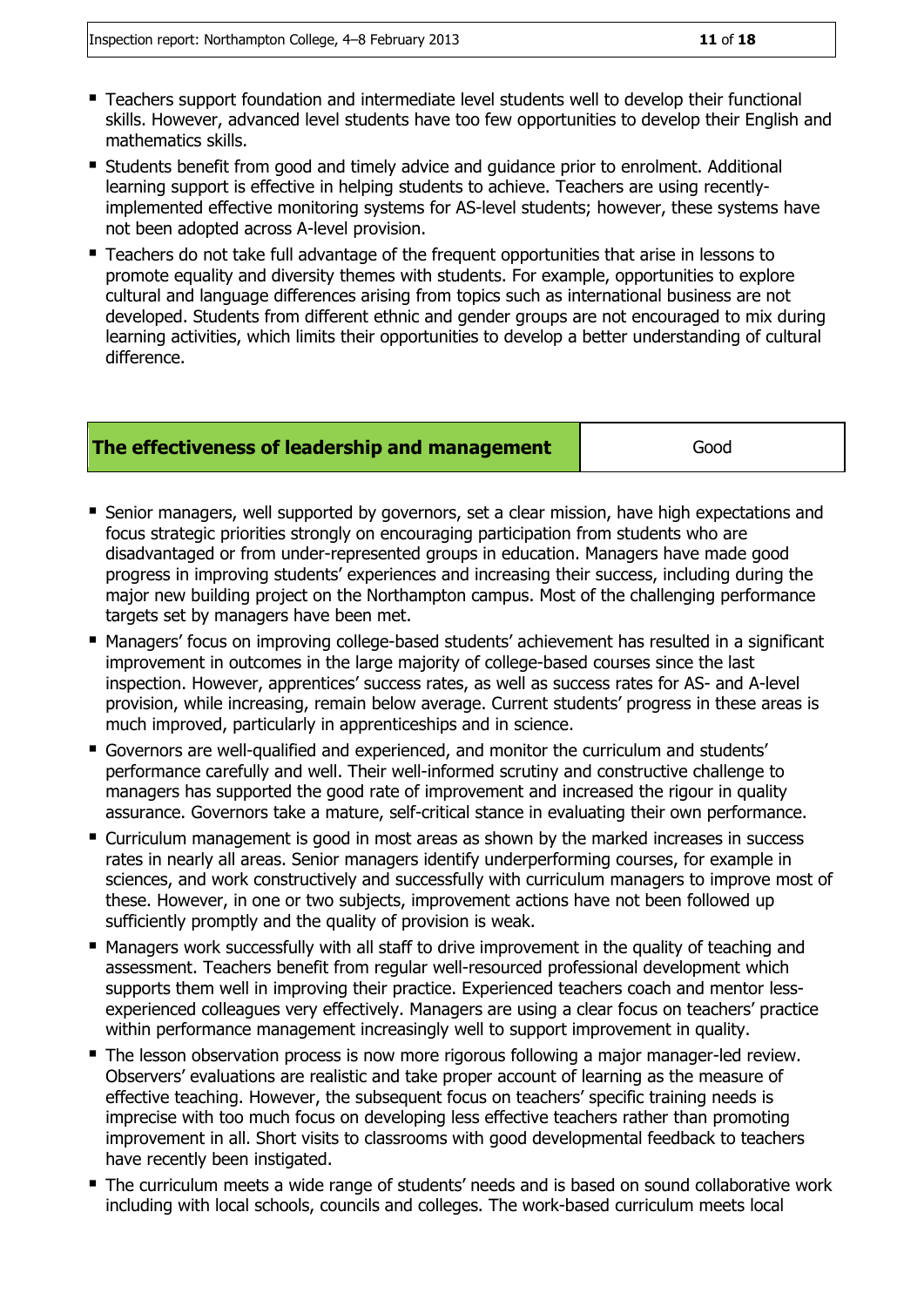employers' needs and they value the skills their employees gain. In the smaller Daventry centre, careful curriculum development has ensured that a sufficiently wide range of courses meets local needs.

- Managers recognise that the curriculum for English and mathematics does not meet the full range of intermediate and advanced students' abilities. Sensible changes in the current year make much better use of initial assessment to place students on appropriate qualifications. Managers are placing a focus on embedding and reinforcing of these skills in curriculum areas, but this is only successful in a minority.
- Self-assessment is self-critical and the grades are largely accurate; however, some evaluation lacks a sharp focus and the over-complicated summary format means that some key improvement points are not clearly identified. In contrast, course level reviews are mostly accurate and thorough, and lead to effective actions for improvement. Managers use data well in the self-assessment process, although the analysis against equality and diversity criteria and of value-added data is underdeveloped.
- Good promotion of equality and diversity across the college is based on a strong focus on mutual respect and celebrating diversity. This has led to a substantial increase in the proportion of students of ethnic minority heritage to almost twice that in the local communities. Managers' actions to close achievement gaps are mostly successful. However, reinforcing equality and diversity through teaching is not yet sufficiently effective.
- Managers and governors have ensured that statutory responsibilities for safeguarding students are met. Security checks on staff are complete and they receive comprehensive and regular training. Good procedures ensure that safe working practices are maintained in the college and at the premises of employers and partners.
- **Senior managers place high emphasis on good two-way communications with students, as** shown by their frequent presence in communal areas. Students have a strong voice within the college, for example, trained student observers complete lesson observations and provide helpful and insightful feedback. Student ambassadors contribute very well in a wide range of ways including representing the college at events.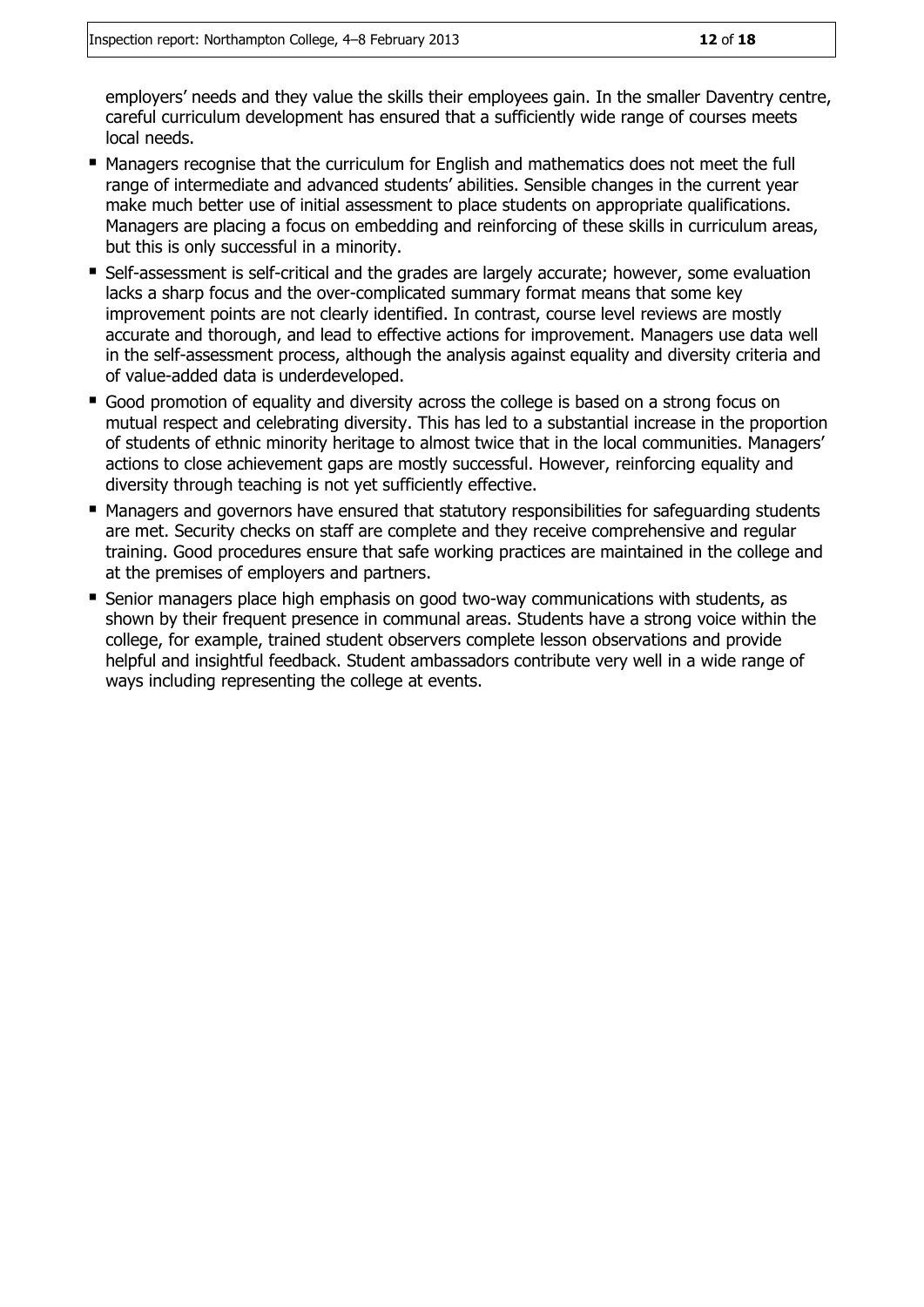### **Record of Main Findings (RMF)**

| Inspection grades are based<br>on a college's performance:<br>1: Outstanding<br>2: Good<br>3: Requires improvement<br>4: Inadequate | <b>Dverall</b> | Learning<br>programmes<br>14-16 | 16-18 Learning<br>programmes | $19+$ Learning<br>programmes | Apprenticeships | based<br>Other work-<br>learning | Employability | Learning<br>Foundation | Community learning |
|-------------------------------------------------------------------------------------------------------------------------------------|----------------|---------------------------------|------------------------------|------------------------------|-----------------|----------------------------------|---------------|------------------------|--------------------|
| <b>Overall effectiveness</b>                                                                                                        | 2              |                                 | $\overline{2}$               | $\overline{2}$               | 3               | 3                                |               |                        |                    |
| <b>Outcomes for learners</b>                                                                                                        | 2              |                                 | 2                            | $\overline{2}$               | 3               | 3                                |               |                        |                    |
| The quality of teaching, learning<br>and assessment                                                                                 | 2              |                                 | $\overline{2}$               | $\overline{2}$               | 3               | 3                                |               |                        |                    |
| The effectiveness of leadership and<br>management                                                                                   | $\overline{2}$ |                                 | $\overline{2}$               | $\overline{2}$               | 2               | 2                                |               |                        |                    |

| Subject areas graded for the quality of teaching, learning and assessment | <b>Grade</b>            |
|---------------------------------------------------------------------------|-------------------------|
| <b>Mathematics and statistics</b>                                         | 3                       |
| <b>Science</b>                                                            | 3                       |
| <b>Engineering</b>                                                        | $\overline{\mathbf{2}}$ |
| <b>Transportation operations and maintenance</b>                          | $\overline{2}$          |
| <b>ICT for practitioners</b>                                              | $\overline{2}$          |
| <b>ICT for users</b>                                                      | $\overline{2}$          |
| <b>Hospitality and catering</b>                                           | $\overline{2}$          |
| <b>Sport</b>                                                              | $\overline{2}$          |
| <b>Travel and tourism</b>                                                 | $\overline{2}$          |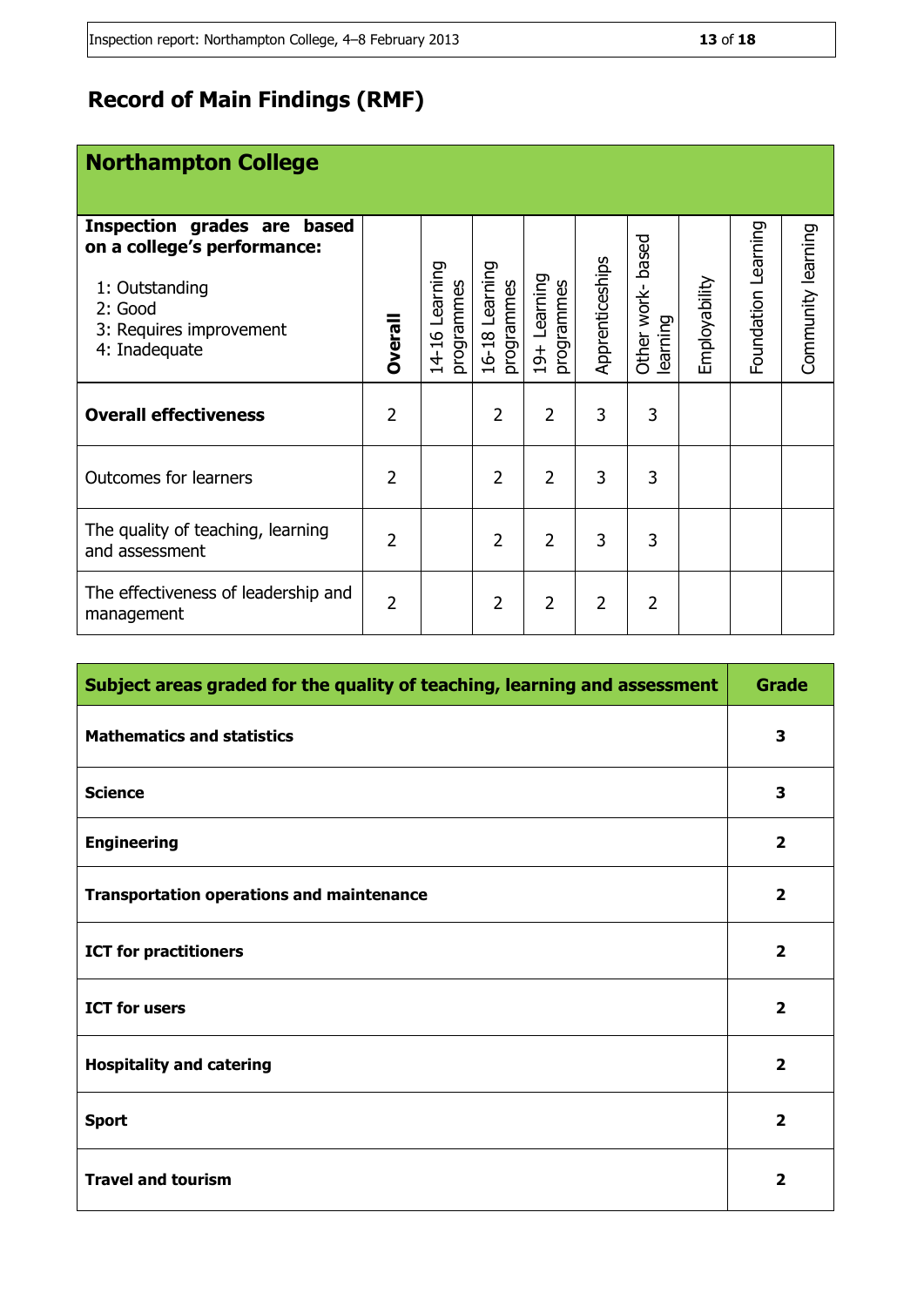| Inspection report: Northampton College, 4–8 February 2013 |  | 14 of 18 |
|-----------------------------------------------------------|--|----------|
|-----------------------------------------------------------|--|----------|

r

| <b>Business Studies</b> |  |
|-------------------------|--|
|                         |  |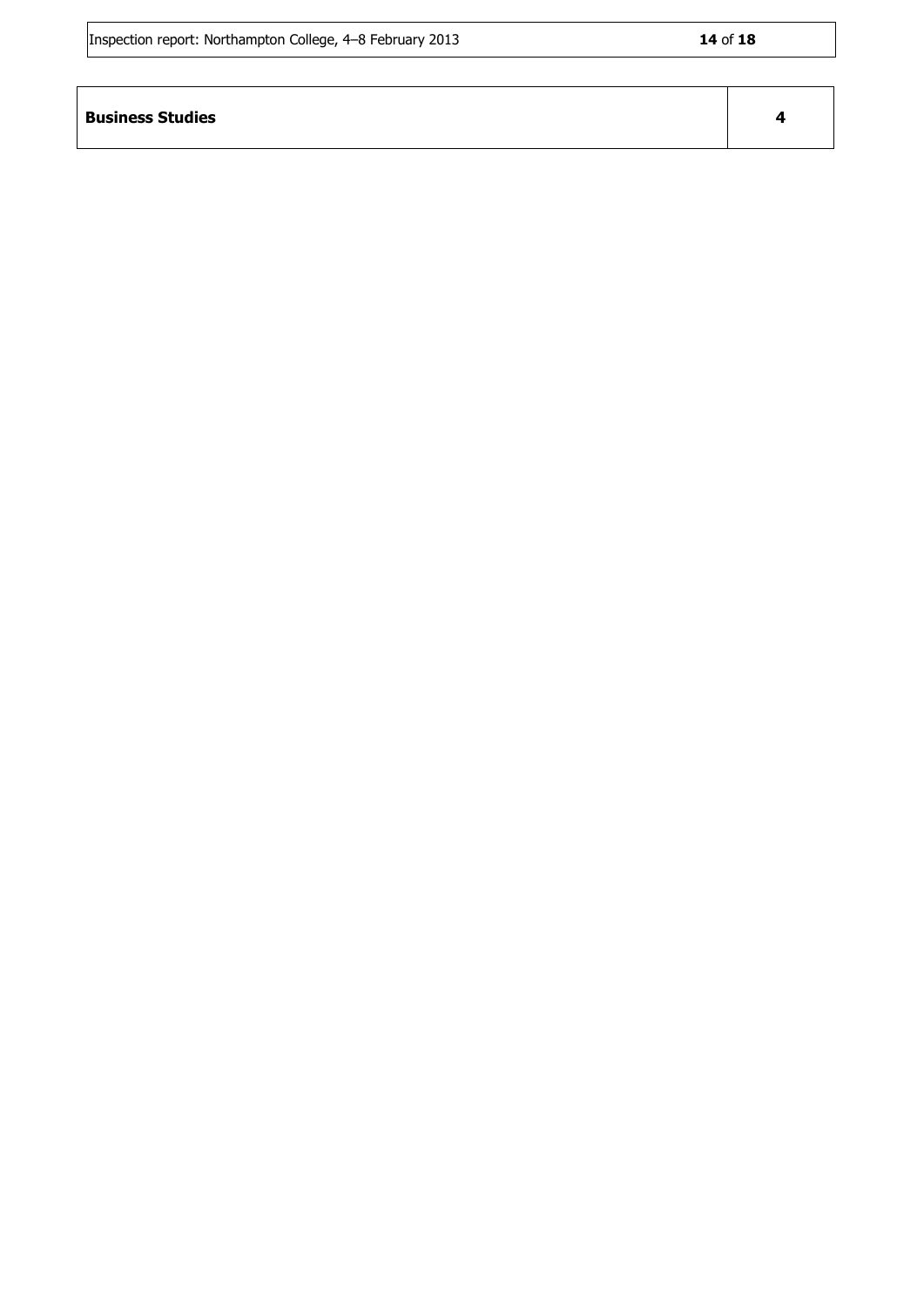## **College details**

| <b>Northampton College</b>                                                           |                                   |  |  |  |  |
|--------------------------------------------------------------------------------------|-----------------------------------|--|--|--|--|
| <b>Type of college</b>                                                               | General further education college |  |  |  |  |
| <b>Age range of learners</b>                                                         | $16+$                             |  |  |  |  |
| <b>Approximate number of</b><br>all learners over the previous<br>full contract year | Full-time: 3,771                  |  |  |  |  |
|                                                                                      | Part-time: 3,078                  |  |  |  |  |
| <b>Principal/CEO</b>                                                                 | Len Closs                         |  |  |  |  |
| <b>Date of previous inspection</b>                                                   | April 2009                        |  |  |  |  |
| <b>Website address</b>                                                               | www.northamptoncollege.ac.uk      |  |  |  |  |

| College information at the time of the inspection                                             |                                         |                     |           |                 |           |                |                      |                |
|-----------------------------------------------------------------------------------------------|-----------------------------------------|---------------------|-----------|-----------------|-----------|----------------|----------------------|----------------|
| <b>Main course or learning</b><br>programme level                                             | Level 1 or<br>below                     |                     | Level 2   |                 | Level 3   |                | Level 4<br>and above |                |
| <b>Total number of learners</b><br>(excluding apprenticeships)                                | $16 - 18$<br>$19+$                      |                     | $16 - 18$ | $19+$           | $16 - 18$ | $19+$          | $16 - 18$            | $19+$          |
| <b>Full-time</b>                                                                              | 508                                     | 160                 | 786       | 259             | 1,667     | 540            | N/A                  | N/A            |
| <b>Part-time</b>                                                                              | 139                                     | 1,120               | 148       | 520             | 29        | 209            | $\overline{2}$       | 49             |
|                                                                                               |                                         |                     |           |                 |           |                |                      |                |
| <b>Number of apprentices by</b>                                                               |                                         | <b>Intermediate</b> |           | <b>Advanced</b> |           |                | <b>Higher</b>        |                |
| <b>Apprenticeship level and age</b>                                                           | $16 - 18$                               | $19+$               |           | $16 - 18$       | $19+$     | $16 - 18$      |                      | $19+$          |
|                                                                                               | 166                                     | 69                  |           | 80              | 101       | $\overline{2}$ |                      | $\overline{2}$ |
|                                                                                               |                                         |                     |           |                 |           |                |                      |                |
| <b>Number of learners aged 14-16</b>                                                          | 115                                     |                     |           |                 |           |                |                      |                |
| <b>Number of community learners</b>                                                           | 310                                     |                     |           |                 |           |                |                      |                |
| <b>Number of employability learners</b>                                                       | N/A                                     |                     |           |                 |           |                |                      |                |
| <b>Funding received from</b>                                                                  |                                         |                     |           |                 |           |                |                      |                |
| At the time of inspection the<br>college contracts with the<br>following main subcontractors: | Skills Funding Agency (SFA)<br>п<br>N/A |                     |           |                 |           |                |                      |                |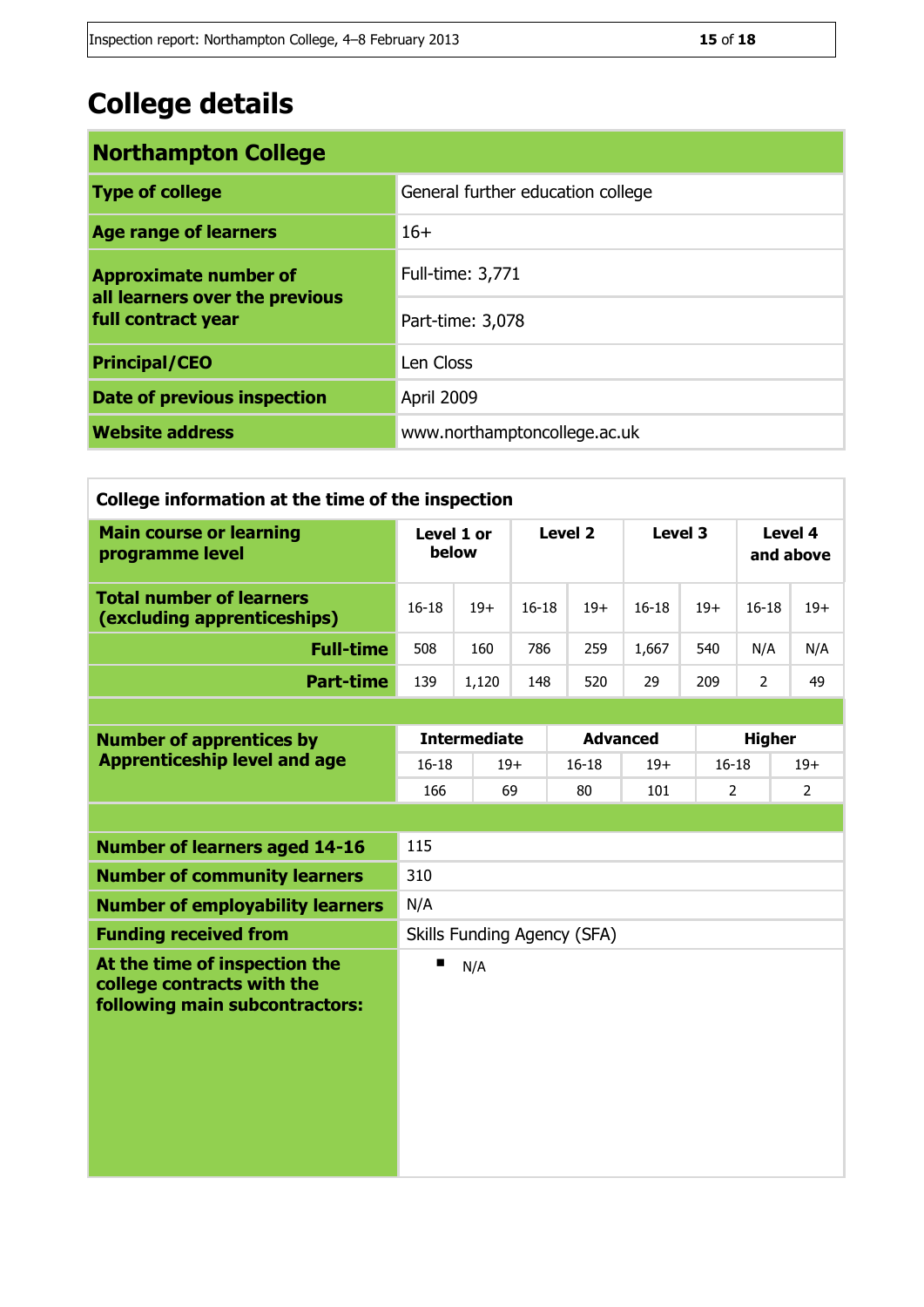#### **Additional socio-economic information**

Northampton is a large college based on a large main site close to the town centre, a small site in the town centre and a second site in Daventry, some 20 miles away. In September 2012, a major new building project was completed at the main site and the staged transfer of all provision to the new accommodation was finished. Almost all students come from Northamptonshire. The large majority of students are aged 16 to 18. The proportion of male and female students is broadly similar. The proportion of students from an ethnic minority heritage is considerably larger than in the local population. The percentage of pupils leaving school in Northamptonshire with more than five GCSEs at A\* to C grades is below the national and regional average.

#### **Information about this inspection**

**Lead inspector Example 20 Interval 20 Interval 20 Interval 20 Interval 20 Interval 20 Interval 20 Interval 20 Interval 20 Interval 20 Interval 20 Interval 20 Interval 20 Interval 20 Interval 20 Interval 20 Interval 20 I** 

Two of Her Majesty's Inspectors (HMI) and eight additional inspectors, assisted by the deputy principal as nominee, carried out the inspection with short notice. Inspectors took account of the college's most recent self-assessment report and development plans, and the previous inspection report. Inspectors also used data on students' achievements over the last three years to help them make judgements. Inspectors used group and individual interviews and online questionnaires to gather the views of students and employers; these views are reflected within the report. Inspectors observed learning sessions, assessments and progress reviews. The inspection took into account all of the provision at the college. Inspectors looked at the quality of teaching, learning and assessment across the provision and graded the subject areas listed in the report above.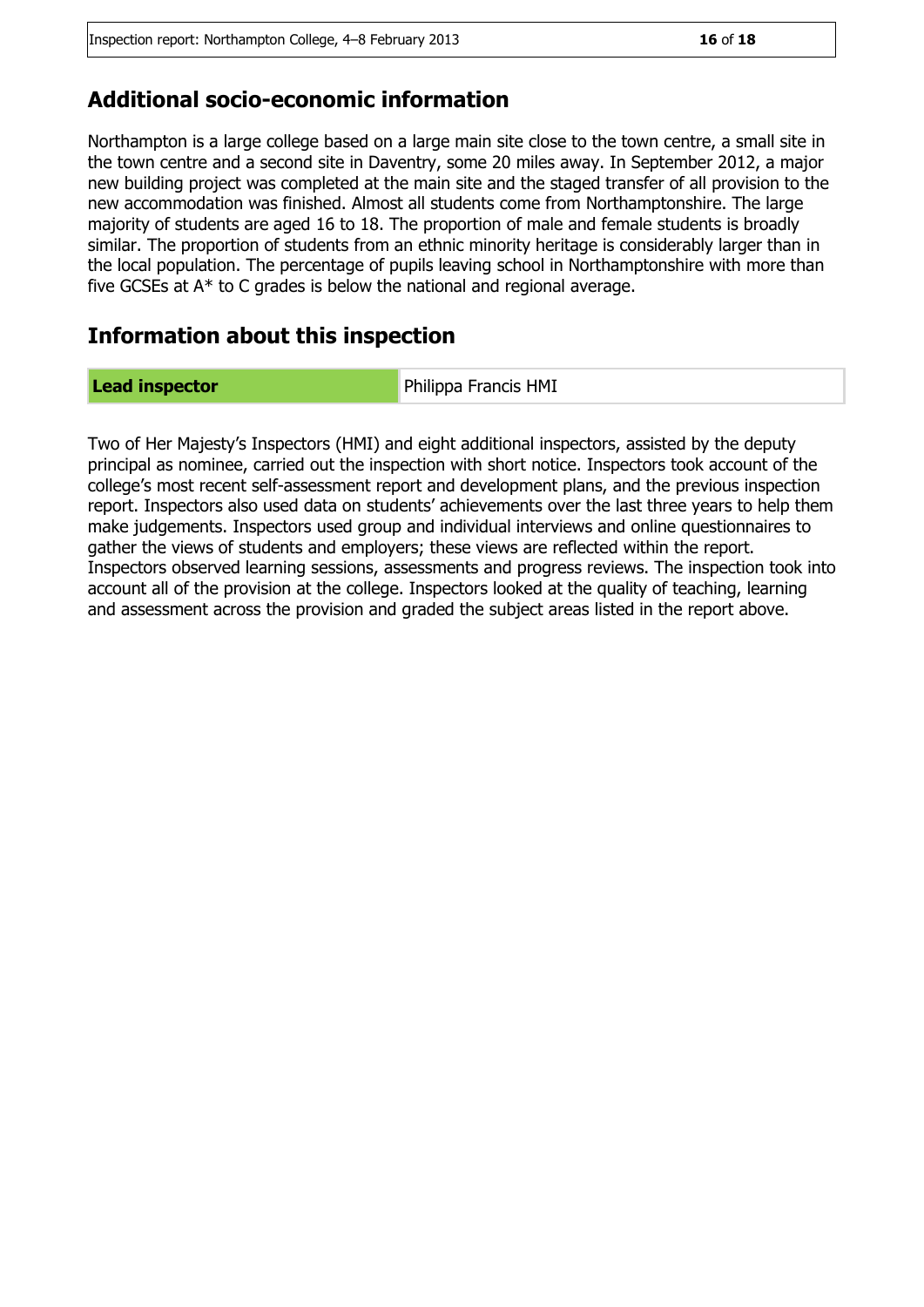#### **What inspection judgements mean**

[learnerview@ofsted.gov.uk](mailto:learnerview@ofsted.gov.uk)

| Grade   | <b>Judgement</b>     |
|---------|----------------------|
| Grade 1 | Outstanding          |
| Grade 2 | Good                 |
| Grade 3 | Requires improvement |
| Grade 4 | Inadequate           |

Detailed grade characteristics can be viewed in the Handbook for the inspection of further education and skills 2012, Part 2:

http://www.ofsted.gov.uk/resources/handbook-for-inspection-of-further-education-and-skillsseptember-2012

Any complaints about the inspection or the report should be made following the procedures set out in the guidance 'Complaining about inspections', which is available from Ofsted's website: www.ofsted.gov.uk If you would like Ofsted to send you a copy of the guidance, please telephone 0300 123 4234, or email enquiries@ofsted.gov.uk.



Learner View is a new website where learners can tell Ofsted what they think about their college or provider. They can also see what other learners think about them too.

To find out more go to [www.learnerview.ofsted.gov.uk](http://www.learnerview.ofsted.gov.uk/) or if you have any questions about Learner View please email Ofsted at: